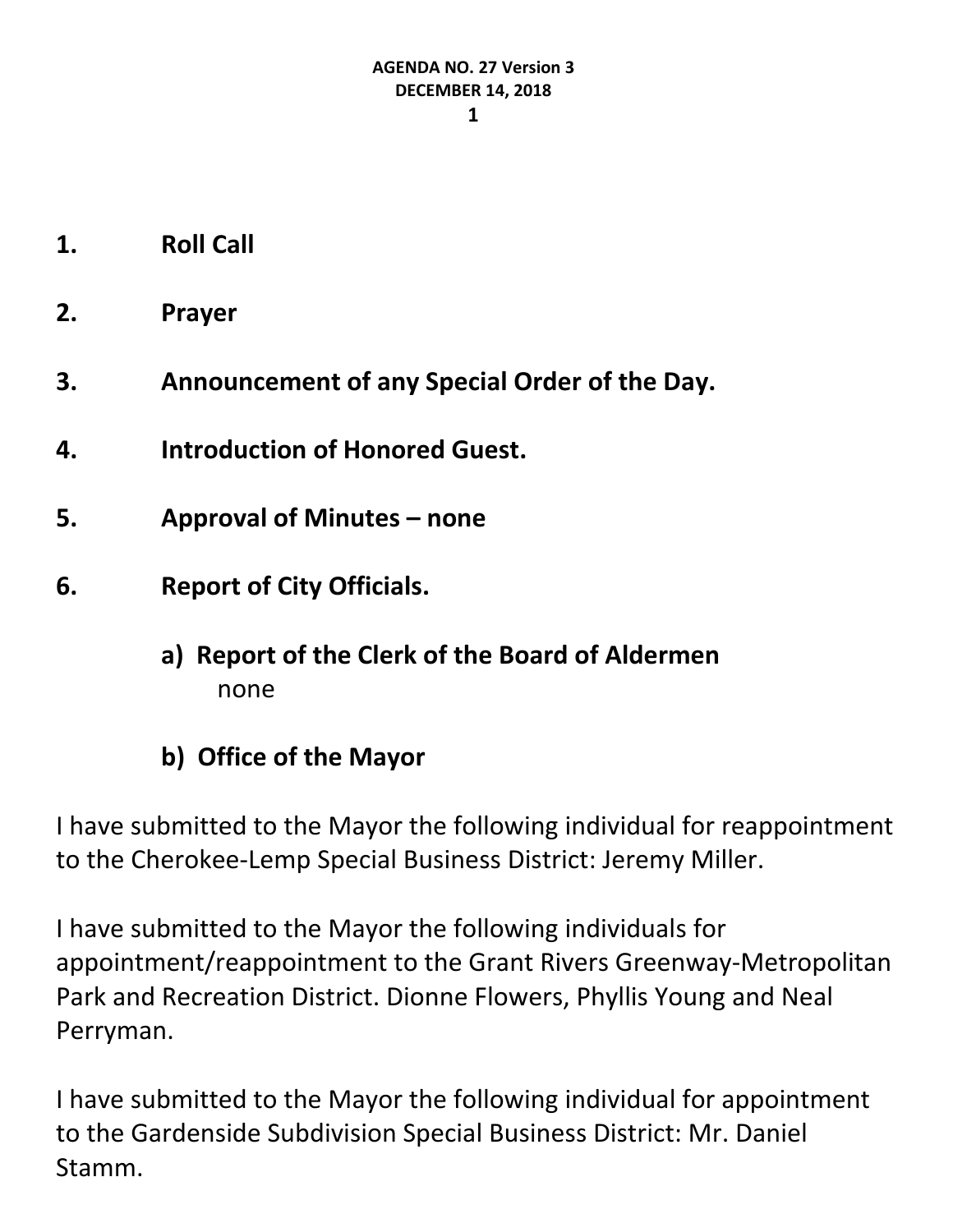### **b) Office of the Mayor – (cont.)**

| B.B.#140 | Spencer       | 12/3/18 | 70862 |
|----------|---------------|---------|-------|
| B.B.#141 | Green         | 12/3/18 | 70863 |
| B.B.#144 | Coatar        | 12/3/18 | 70864 |
| B.B.#145 | Coatar        | 12/3/18 | 70865 |
| B.B.#147 | Coatar        | 12/3/18 | 70866 |
| B.B.#151 | <b>Bosley</b> | 1/3/19  | 70867 |

#### **c) Office of the President**

none

**7. Petitions and Communications.** none

### **8. Board Bills for Perfection – Informal Calendar.**

TC B.B.#104 -Davis -An ordinance enlarging the boundaries of the Port Authority of the City Port District, subject to the approval of the Missouri Highways and Transportation Commission, and authorizing certain actions in connection therewith.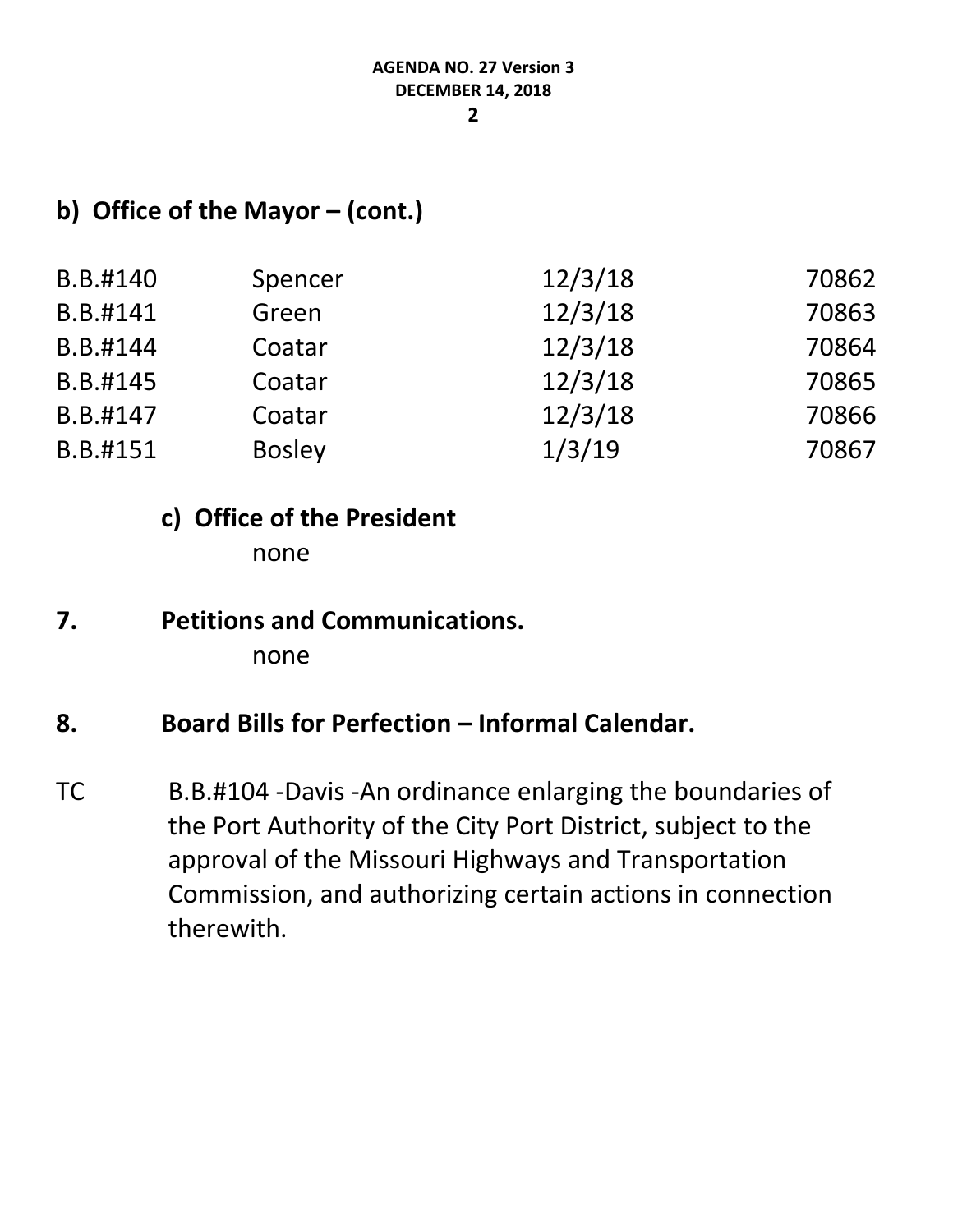### **8. Board Bills for Perfection Informal Calendar – (cont.)**

LEG B.B.#146CSAA – Coatar/Ogilvie - An ordinance repealing the first paragraph of Section 2, of Ordinance No. 66193, approved March 10, 2004, codified as Section 2.08.330 of the City Revised Code of Ordinances, pertaining to the nominating process for a nonpartisan candidate, and in lieu thereof inserting a new first paragraph in Section 2, changing said process so that nonpartisan candidates may be nominated by a petition signed by registered voters, rather than a certificate signed by registered electors; and containing an emergency clause.

# **9. Board Bills for Third Reading - Informal Calendar.** none

## **10. Resolutions – Informal Calendar.**

none

## **11. First Reading of Board Bills.**

B.B.#182 – Ingrassia - An Ordinance amending Section 10 of Ordinance No. 69735, effective May 25, 2014, and codified in Section 11 of the Revised Code, relating to the identification of High Merit historic properties in the City that are undergoing demolition by neglect, with addition of a new subsection C to Section 10 of Ordinance No. 69735 regarding the determination of Undue Economic Hardship.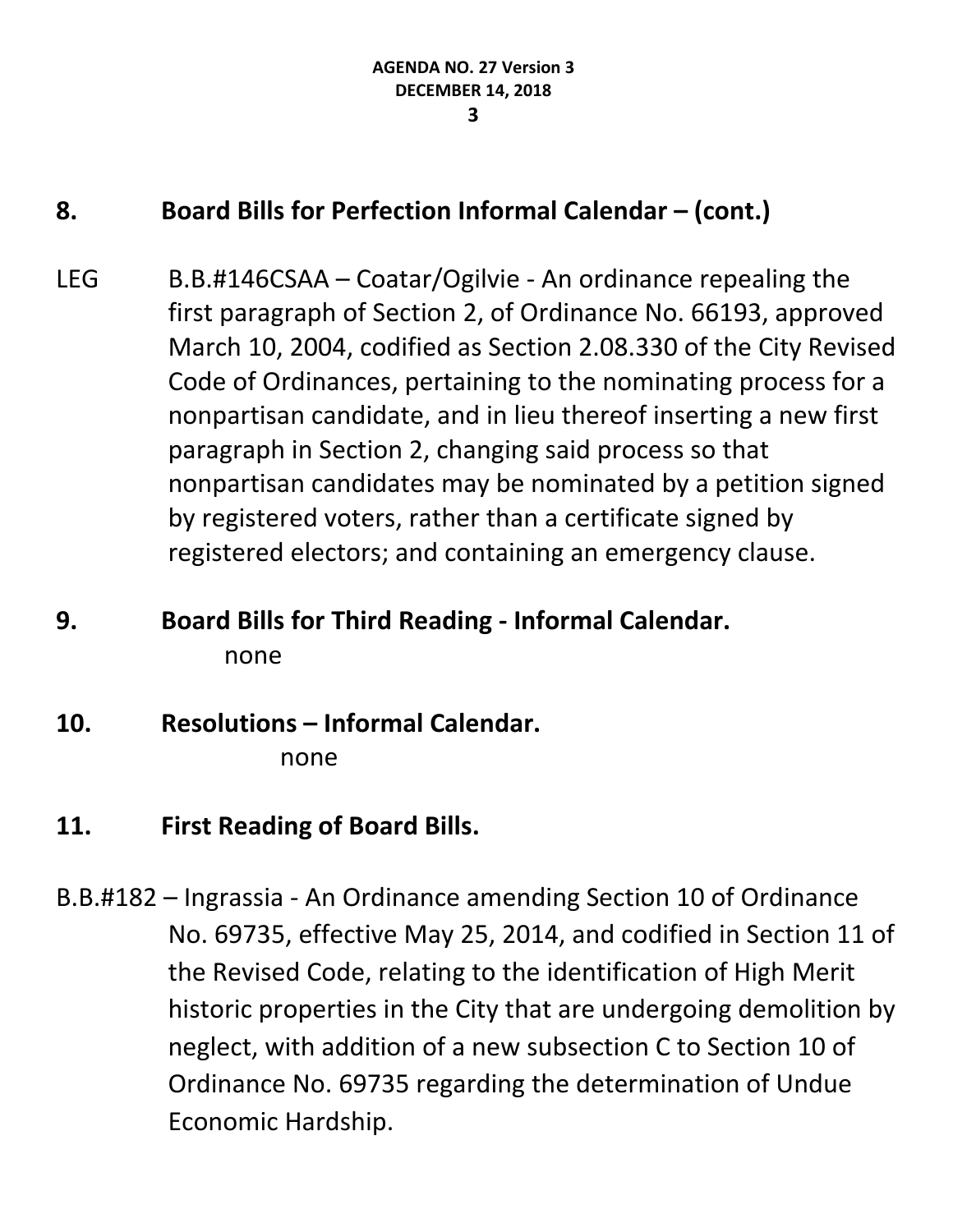### **11. First Reading of Board Bills – (cont.)**

- $B.B.#183$  Ingrassia An ordinance authorizing the City's Building Division to develop and promulgate rules and regulations to be approved by the Department of Safety, and consistent with Chapter 25 of the Revised Code of the City of St. Louis and other applicable laws regarding Short Term Residential Rentals within the City of St. Louis.
- B.B.#184 Muhammad Pursuant to Ordinance 68937, an ordinance authorizing the honorary street name Rep. Joshua Peters Way, which shall begin at the intersection of North Newstead and Penrose and run north on North Newstead to the intersection of North Newstead and Carter.
- B.B.#185 Vaccaro An Ordinance establishing a four-way stop site at the intersection of McCausland and Bancroft regulating all traffic traveling eastbound and westbound on Bancroft at McCausland and regulating all traffic traveling northbound and southbound on McCausland at Bancroft, and containing an emergency clause.
- B.B.#186 Bosley An ordinance approving a Redevelopment Plan for 3861 St. Louis Ave.
- B.B.#187 Kennedy An ordinance approving a Redevelopment Plan for 4965-4975 Dr. Martin Luther King Drive.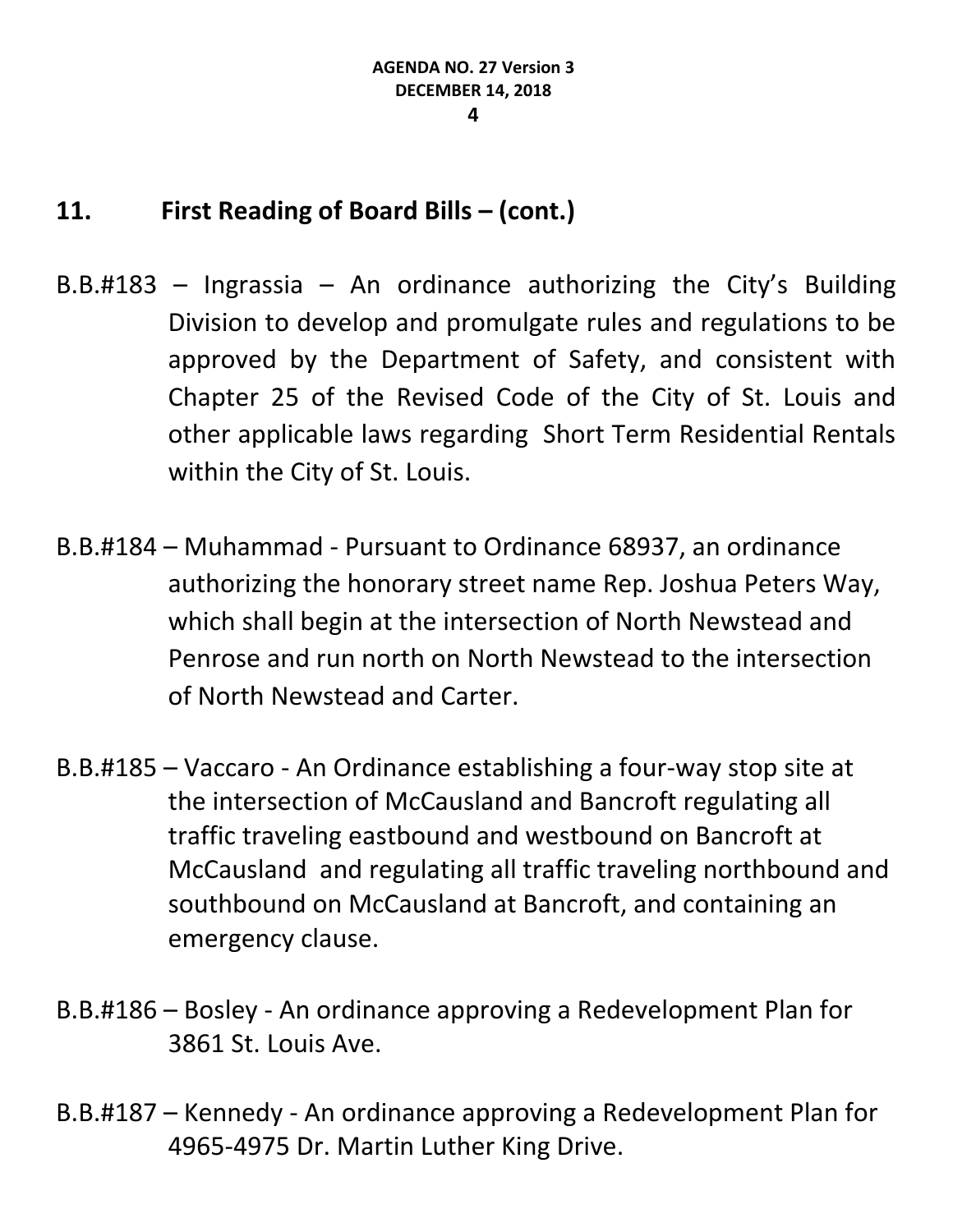## **11. First Reading of Board Bills – (cont.)**

- B.B.#188 Ingrassia/Green/Rice An ordinance to designate portions of the Tower Grove East Neighborhood as a Local Historic District under provisions of Title Twenty-Four of the Code of the City a complete description of the boundaries of the District more fully described in the body of this ordinance, and providing for a development plan including Design Standards to be applied within the district and containing a severability clause.
- B.B.#189 Coatar/Ingrassia An ordinance approved and recommended by the Preservation Board and the Planning Commission pertaining to the Lafayette Square Historic District; amending Ordinance 69112, repealing and replacing certain standards for the Lafayette Square Historic District as set forth herein.

## **12. Reference to Committee of Board Bills**

- STR B.B.#184 #185
- NDC B.B.#186 #187
- PS B.B.#182 #189
- HUDZ B.B.#188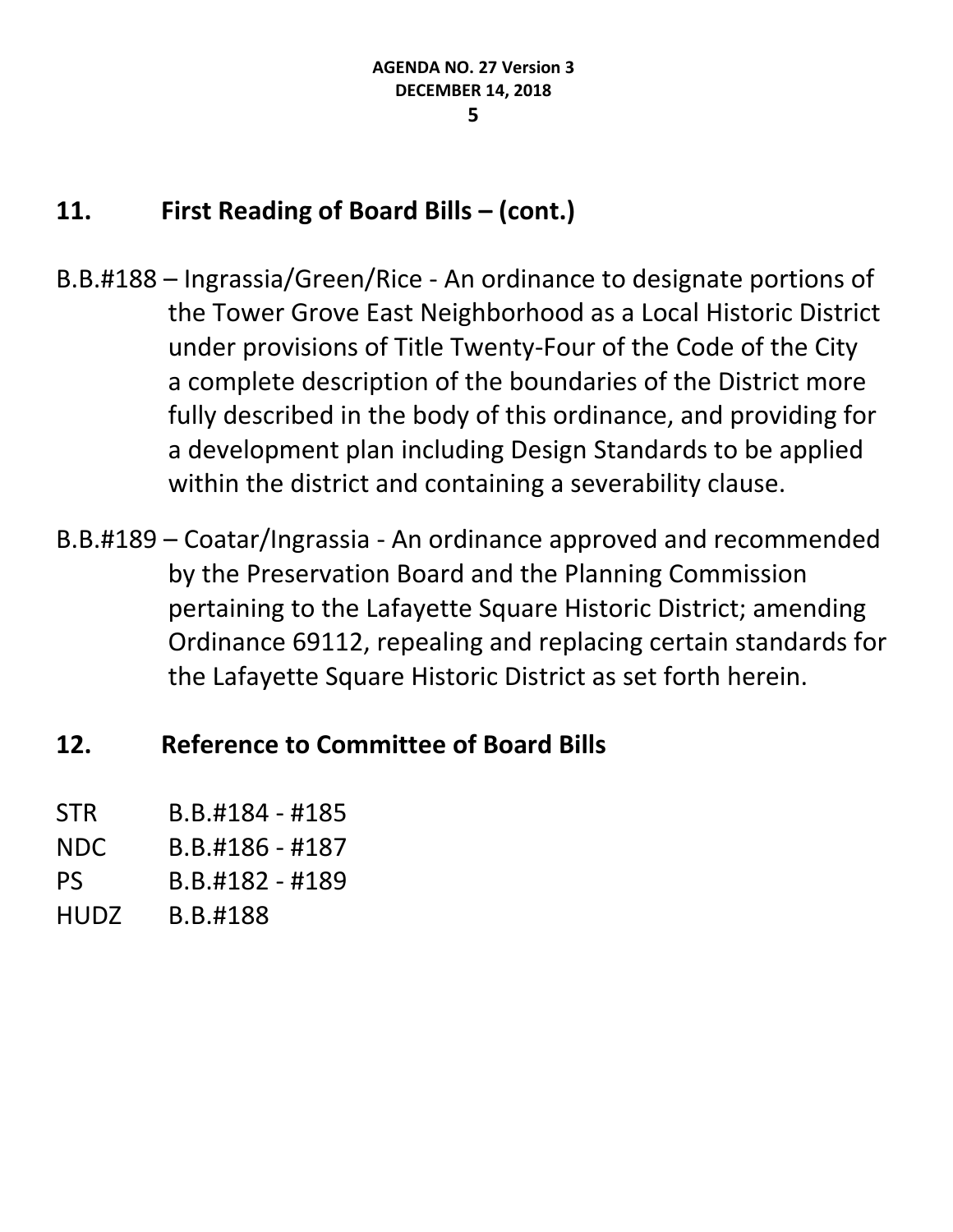#### **13. Second Reading and Report of Standing Committees**

- WM B.B.#143CS Navarro An ordinance repealing paragraph (C) of Section Two of Ord. 63777, approved on June 4, 1996, as amended by Ord. 64546, approved on December 18, 1998, and by Ord. 68200, approved on June 4, 2008 and in lieu thereof a new paragraph is enacted extending the period of time during which the Cathedral Square Special Business District shall be permitted to collect the tax within the boundaries of the district and containing effectiveness and emergency clauses.
- WM B.B.#148CS Navarro An ordinance repealing paragraph (f) of Section Two of Ordinance 62622, approved on May 29, 1992, as Amended by Ordinance 63840, approved on July 19, 1996, as amended by Ordinance 64935, approved on May 17, 2000, as amended by Ordinance 68202, approved December 8, 2008 and in lieu thereof a new paragraph is enacted extending the period of time during which the Central West End North Special Business District shall be permitted to collect the tax within the boundaries of the district therein established; and containing effectiveness and emergency clauses.
- STR B.B.#159 Williamson/J. Boyd Pursuant to Ordinance 68937, an ordinance authorizing the honorary street name von Versen Avenue which shall begin at the intersection of Hamilton and Enright and run east on Enright to the intersection of Goodfellow Boulevard and Enright.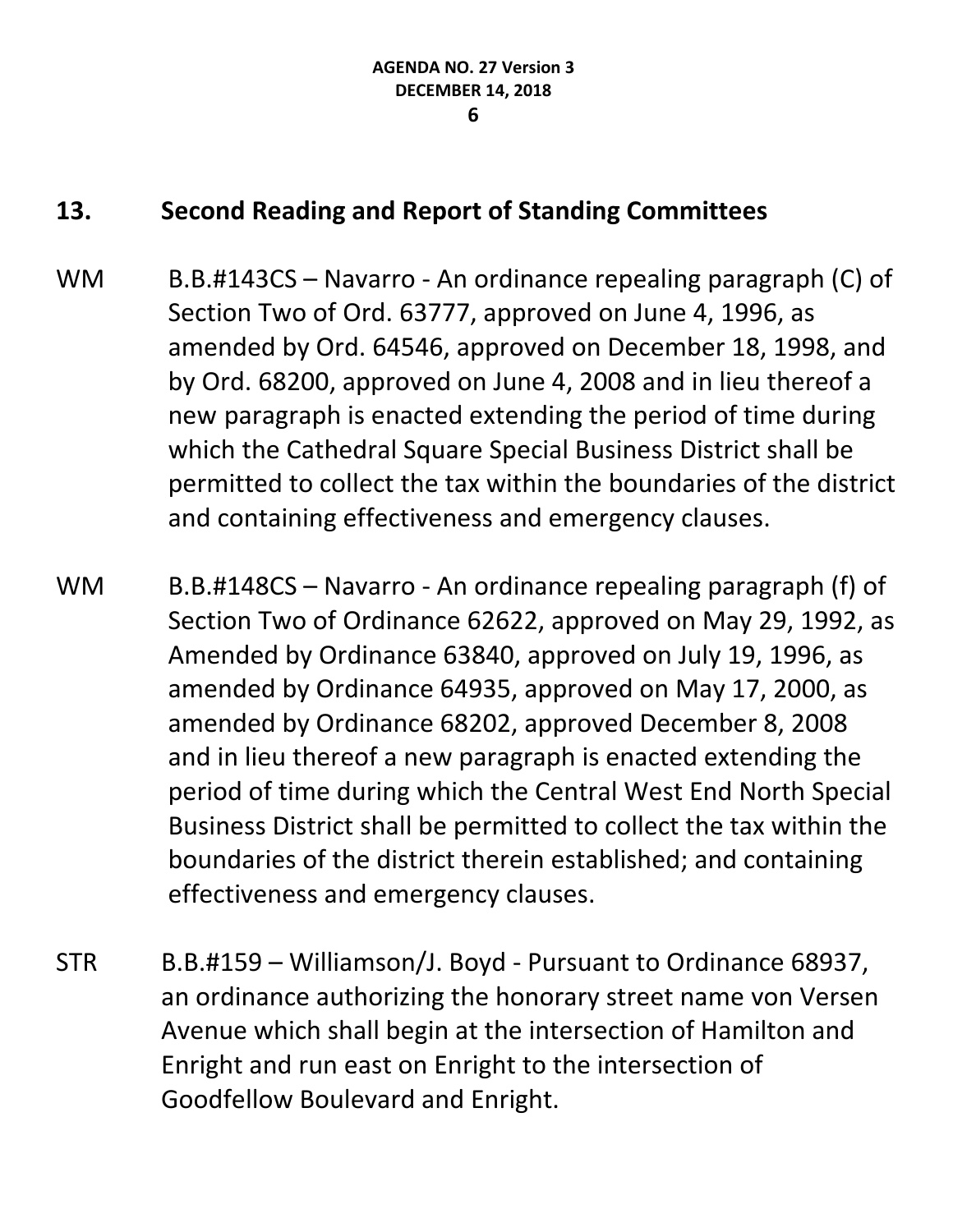### **13. Second Reading and Report of Standing Committees – (cont.)**

- STR B.B.#165CS Davis/Middlebrook/Moore/J. Boyd Pursuant to Ordinance 68937, an ordinance authorizing the honorary street name Cedric The Entertainer Way, which shall begin at the intersection of North Vandeventer Avenue and Olive Street and run north on North Vandeventer Avenue to the intersection of North Vandeventer Avenue and Washington Boulevard Avenue.
- STR B.B.#178 Ogilvie An ordinance authorizing and directing the Mayor and the Comptroller to execute a permanent, irrevocable Easement, which shall give, grant, extend and confer on the City, its agents, successors, and assigns, the exclusive right to build and maintain a span of sidewalk improvements along the east side of Sulphur from the intersection of Sulphur and Manchester to the driveway to the north; and containing a severability clause.
- STR B.B.#179 Arnowitz An Ordinance establishing a two-way stop site at the intersection of Adkins and Poepping regulating all traffic traveling northbound and southbound on Adkins, and containing an emergency clause.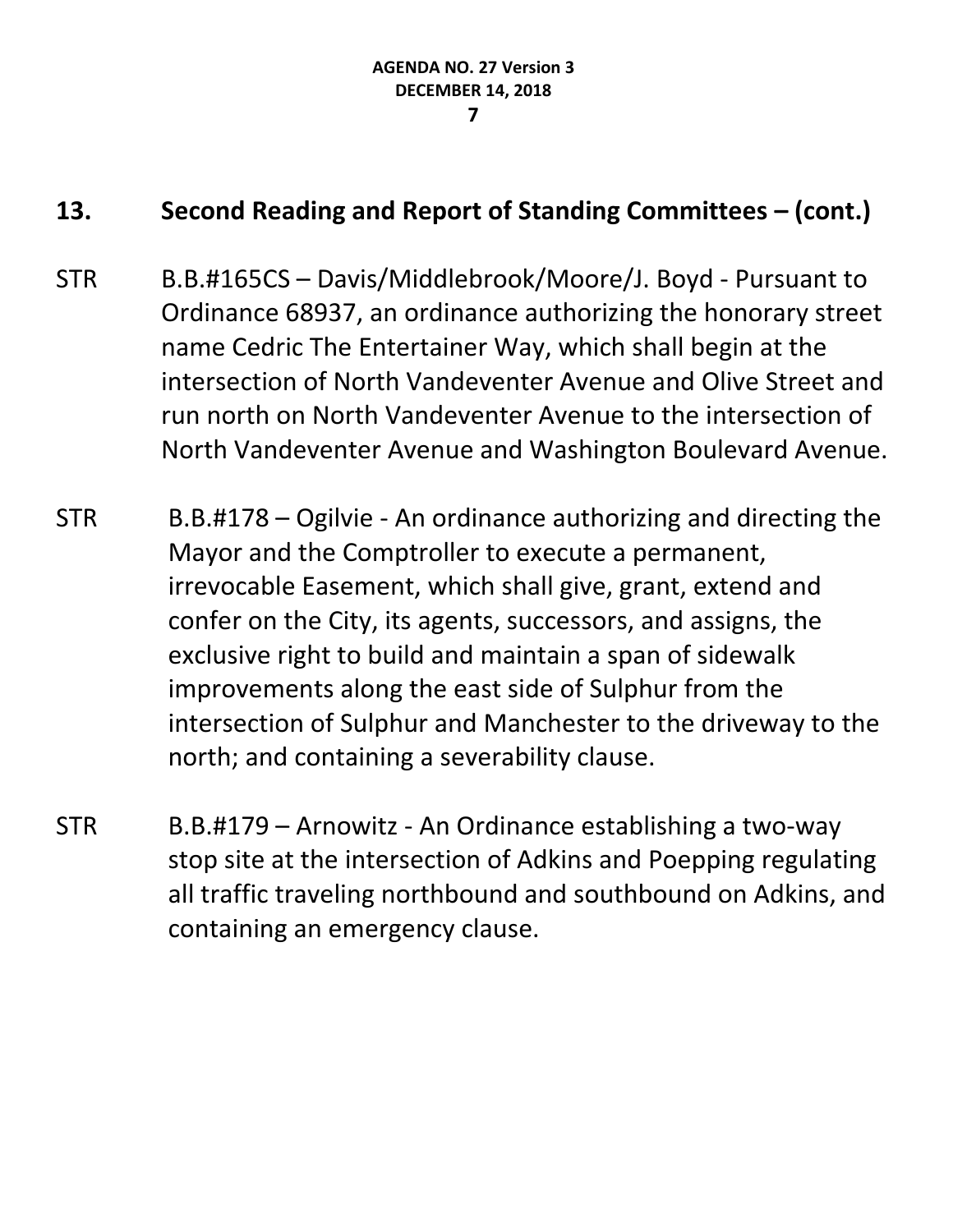### **13. Second Reading and Report of Standing Committees – (cont.)**

STR B.B.#181 – J. Boyd - An Ordinance establishing a temporary, three-way stop site, which shall be and remain in place for a period of six months starting from the date on which said stop site is installed at the intersection of Blackstone and Wells regulating all traffic traveling eastbound and westbound on Wells at Blackstone and regulating all traffic traveling southbound on Blackstone at Wells, and containing an emergency clause.

# **14. Report of Special Committees** none

## **15. Perfection Consent Calendar.**

STR B.B.#167 – Arnowitz - Pursuant to Ordinance 68937, an ordinance authorizing the honorary street name Estella M. Daly Way, which shall begin at the intersection of Morgan Ford Road and Upton Court and run east on the 4100 Block of Upton Court.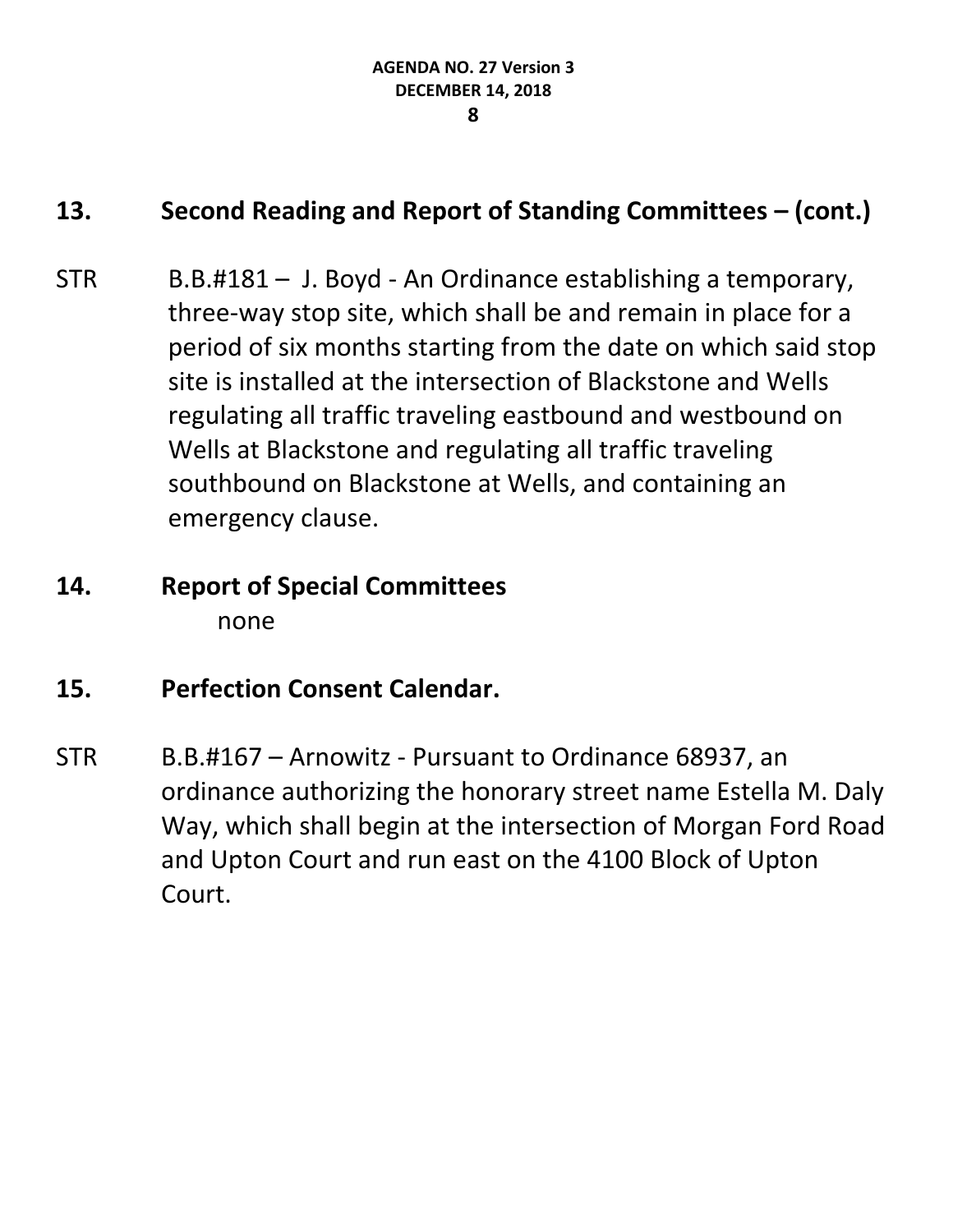### **15. Perfection Consent Calendar – (cont.)**

- STR B.B.#172 Martin An ordinance recommended by the Board Of Public Service to conditionally vacate above surface, surface And sub-surface rights for vehicle, equestrian and pedestrian Travel in the southern 169 feet of the 15.00 foot wide north/ South alley bounded by Robert on the north, Vermont on the East, Koeln on the south and Alabama on the west, as hereinafter described, in accordance with Charter and imposing certain conditions on such vacation.
- STR B.B.#174 Howard An Ordinance establishing a stop site at the intersection of Ridgewood and Wilcox regulating all traffic traveling westbound on Wilcox Avenue at Ridgewood, and containing an emergency clause.

### **16. Board Bills for Perfection**

STR B.B.#173CS – Oldenburg/Pres. Reed/J. Boyd/Murphy/Coatar/ Howard - An ordinance creating a new Chapter under Title 23 of the Revised Code of the City, titled small wireless facilities and pertaining to the establishment of procedures and requirements relating to the construction and deployment of small wireless facilities; to be codified as Chapter 23.59 of the Revised Code; containing a severability clause, savings clause and an emergency clause.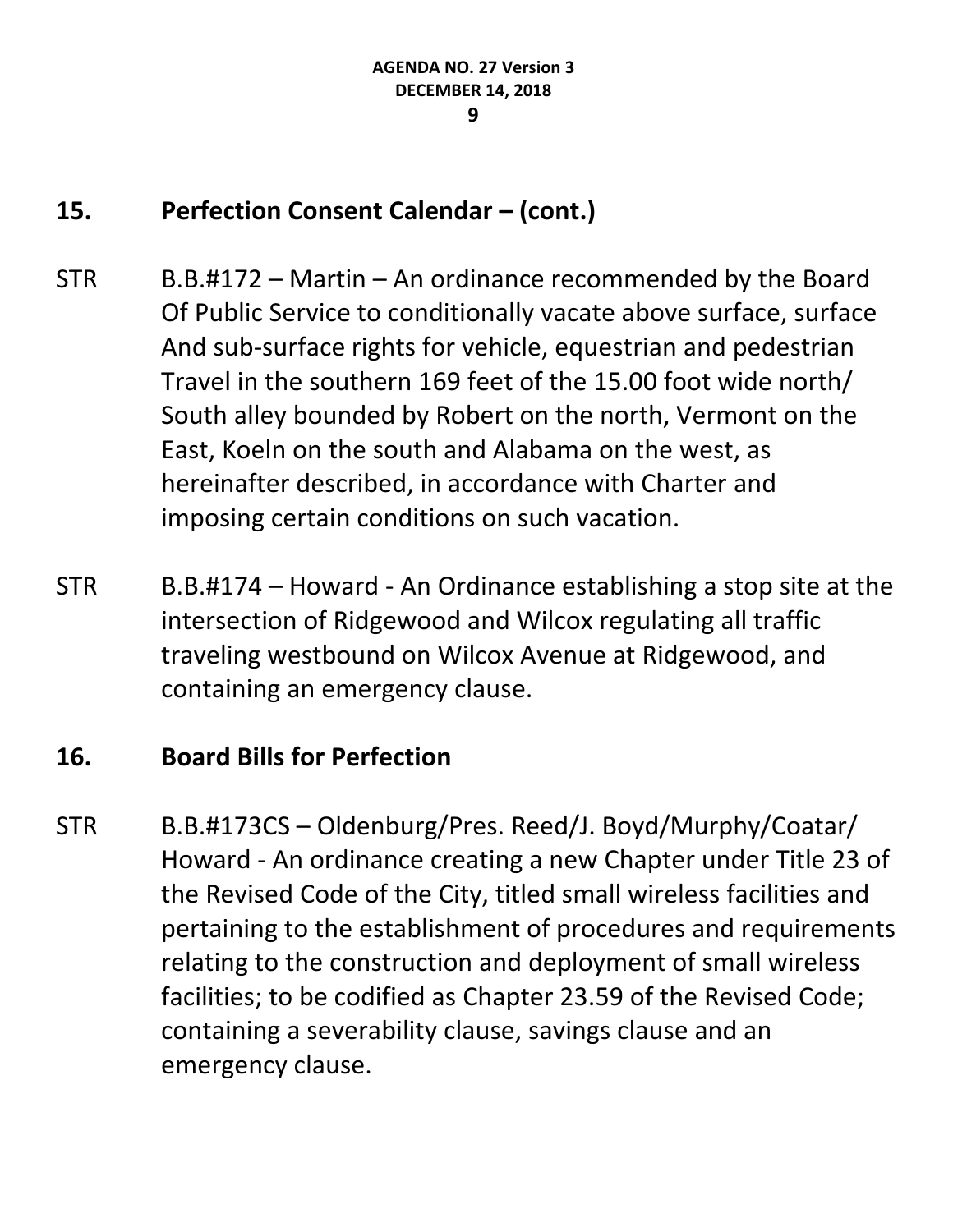## **17. Third Reading Consent Calendar**

- STR B.B.#160 Roddy Pursuant to Ordinance 68937, an ordinance authorizing the honorary street name Bob Gibson Way, which shall begin at the intersection of Gibson and South Kingshighway and run east on Gibson to the intersection of Gibson and Kentucky.
- HUDZ B.B.#51 Ingrassia An Ordinance amending Ordinance Nos. 69979, 69980 and 69981; approving and authorizing the execution of a First Amendment to Redevelopment Agreement between The City and ROL Capital III, Inc.; authorizing other related actions; and containing a Severability Clause.
- HUDZ B.B.#125 Vaccaro An ordinance approving a Redevelopment Plan for 5550 Fyler.
- HUDZ B.B.#127 Davis An ordinance approving a Redevelopment Plan for 1815 Locust.
- HUDZ B.B.#138 Roddy An ordinance approving a Redevelopment Plan for 4328 Swan.
- HUDZ B.B.#166CS Roddy An ordinance determining that the Tax Increment Financing Plans listed in Exhibit "A" are making satisfactory progress under the proposed time schedule for completion of projects therein.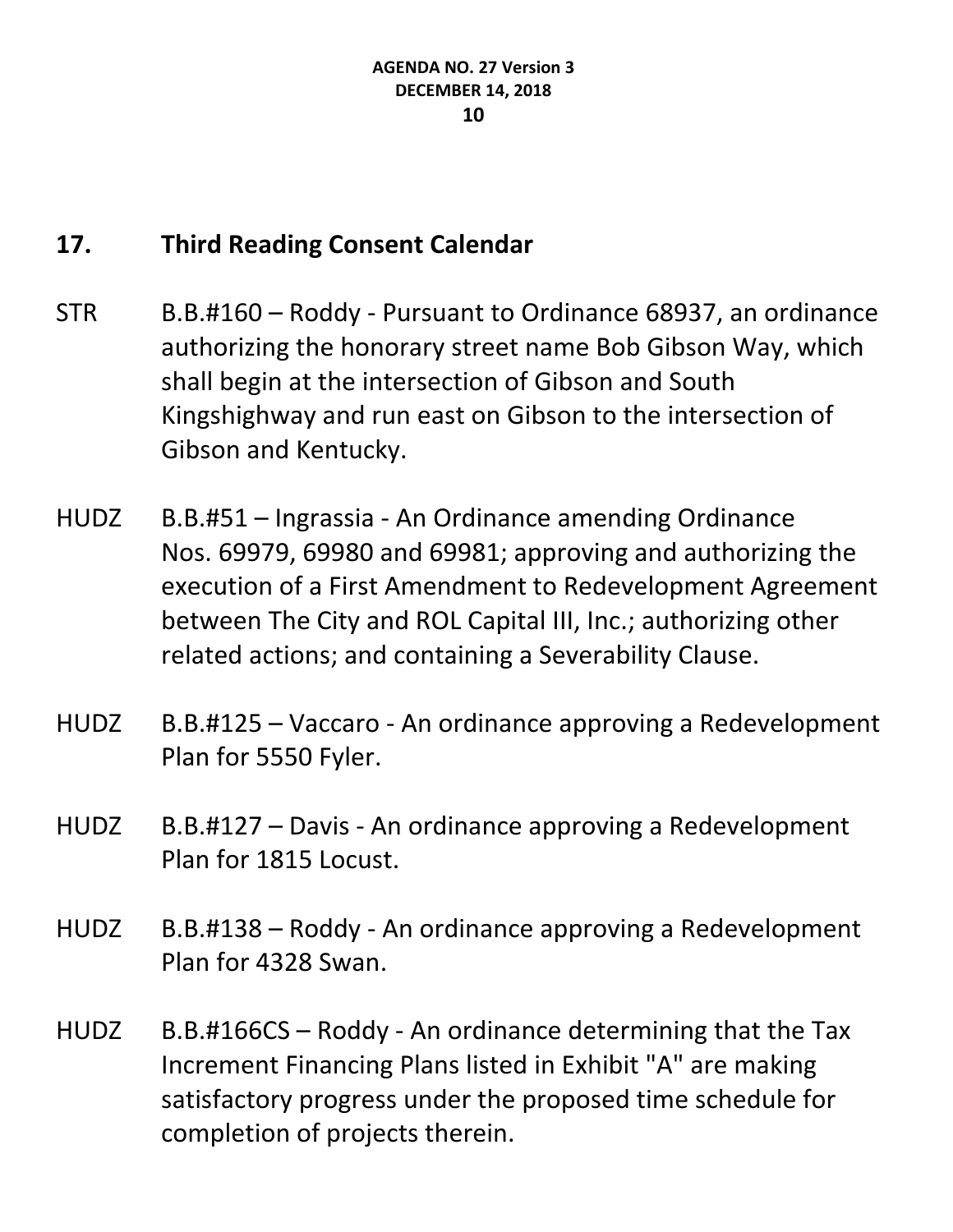HH B.B.#163 – Howard/Guenther - An Ordinance amending Ordinance 66384, approved July 31, 2004, as follows: Section 1 of Ordinance 66384 is amended by adding a new subsection, subsection 10.04.145, to be titled Animals Putting Persons in Fear; and Section 1, subsection 10.04.170, of Ordinance 66384 is repealed, and in enacted in lieu thereof shall be a new subsection 10.04.170, to be titled Adoption of Strays; and Section 1, subsection 10.04.270, of Ordinance 66384 is repealed, and enacted in lieu thereof shall be a new subsection 10.04.27, to be titled Dangerous Dogs; and Section 1, subsection 10.04.285, of Ordinance 66384, is repealed and enacted in lieu thereof there shall be a new subsection 10.04.285, to be titled, Tethering, confinement and treatment of dogs and cats on owner/guardian's property; and Section 1 of Ordinance 66384 is amended by the addition of a new subsection, subsection 10.04.115, to be titled, Relinquishment of owned dogs and cats to the animal regulation center; and Section 1, subsection 10.04.165 of Ordinance 66384 is repealed and enacted in lieu thereof there shall be a new subsection 10.04.165, to be titled, Neuter Assistance and Education Fund; and Section 1 of Ordinance 66384 is amended by the addition of a new subsection, subsection 10.04.360, to be titled, Interfering with a Health Officer or Agent; and containing an emergency clause.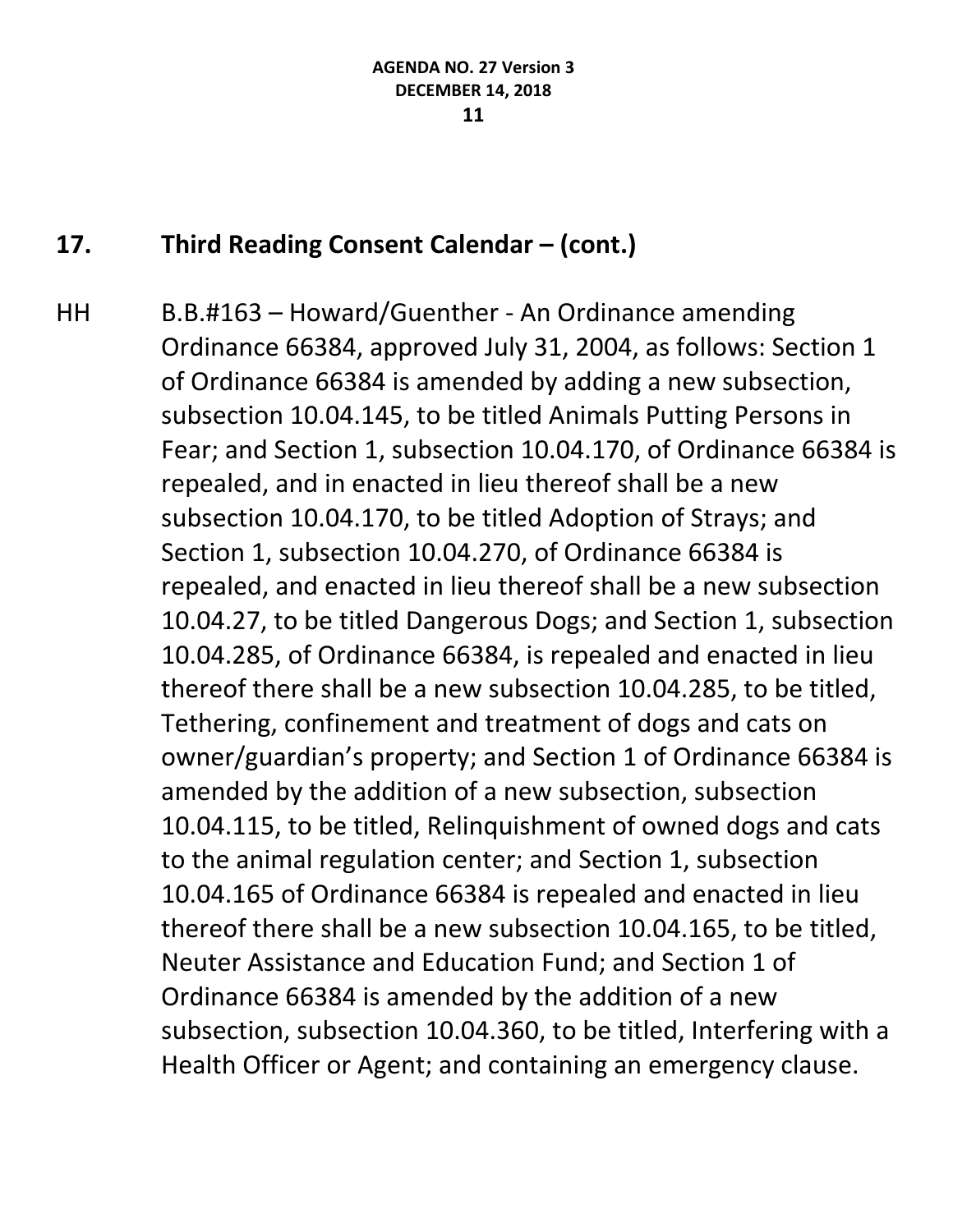- NDC B.B.#28 Davis An ordinance approving a Redevelopment Plan for the 2647-2651 Washington.
- NDC B.B.#29 Davis An ordinance approving a Redevelopment Plan for the Tiffany Neighborhood Scattered Sites Area.
- NDC B.B.#114 Davis An ordinance approving a Redevelopment Plan for 2811-15 Locust.
- NDC B.B.#126 Spencer An ordinance approving a Redevelopment Plan for 3521, 3526, 3527, and 3534 Oregon.
- NDC B.B.#131 Spencer An ordinance approving a Redevelopment Plan for 3107 Meramec.
- NDC B.B.#162 Rice An ordinance approving a Redevelopment Plan for 4102 Shaw Blvd.
- NDC B.B.#168 Spencer An ordinance approving a Redevelopment plan for 3555-59 California.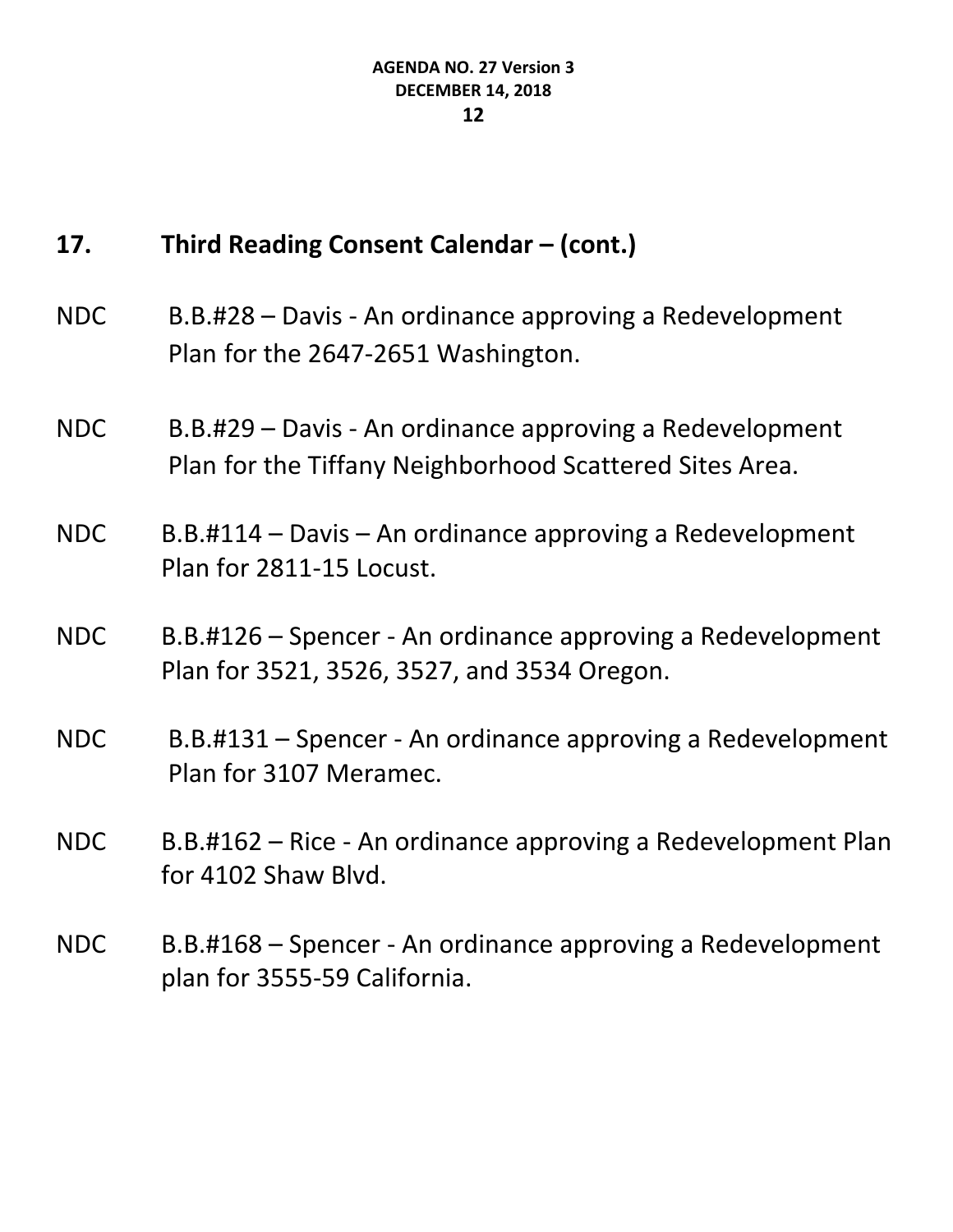- WM B.B.#99 Ogilvie An Ordinance recommended by the Board of Public Service authorizing the Mayor and Comptroller of the City to execute an Easement Agreement, which shall give, grant, extend and confer in perpetuity on the City, its Agents, Successors and Assigns, the right to install, construct, maintain, repair, and upgrade a water Main for the purpose of delivering water; approving an Easement Agreement for a perpetual easement; authorizing certain actions by City officials, and containing a severability clause.
- WM B.B.#158 Vollmer An ordinance authorizing and directing the Mayor and Comptroller to execute a Quit Claim Deed to Mary Jane Waggoner for certain City-owned property located in City Block 5054, which property is known as 3120 Alfred, upon receipt of and in consideration of the sum of Fifty-Five Thousand Dollars, and containing an emergency clause.
- PS B.B.#109 Muhammad/Pres. Reed An Ordinance for the creation of a Disconnected youth task force to study the obstacles to Education and employment to disconnected youth in the City, and requiring said task force to compile a report of their findings and recommendations to be submitted to the Mayor and a Board of Aldermen standing committee to be Designated by the President of the Board of Aldermen, Within one year following the first meeting of the task force.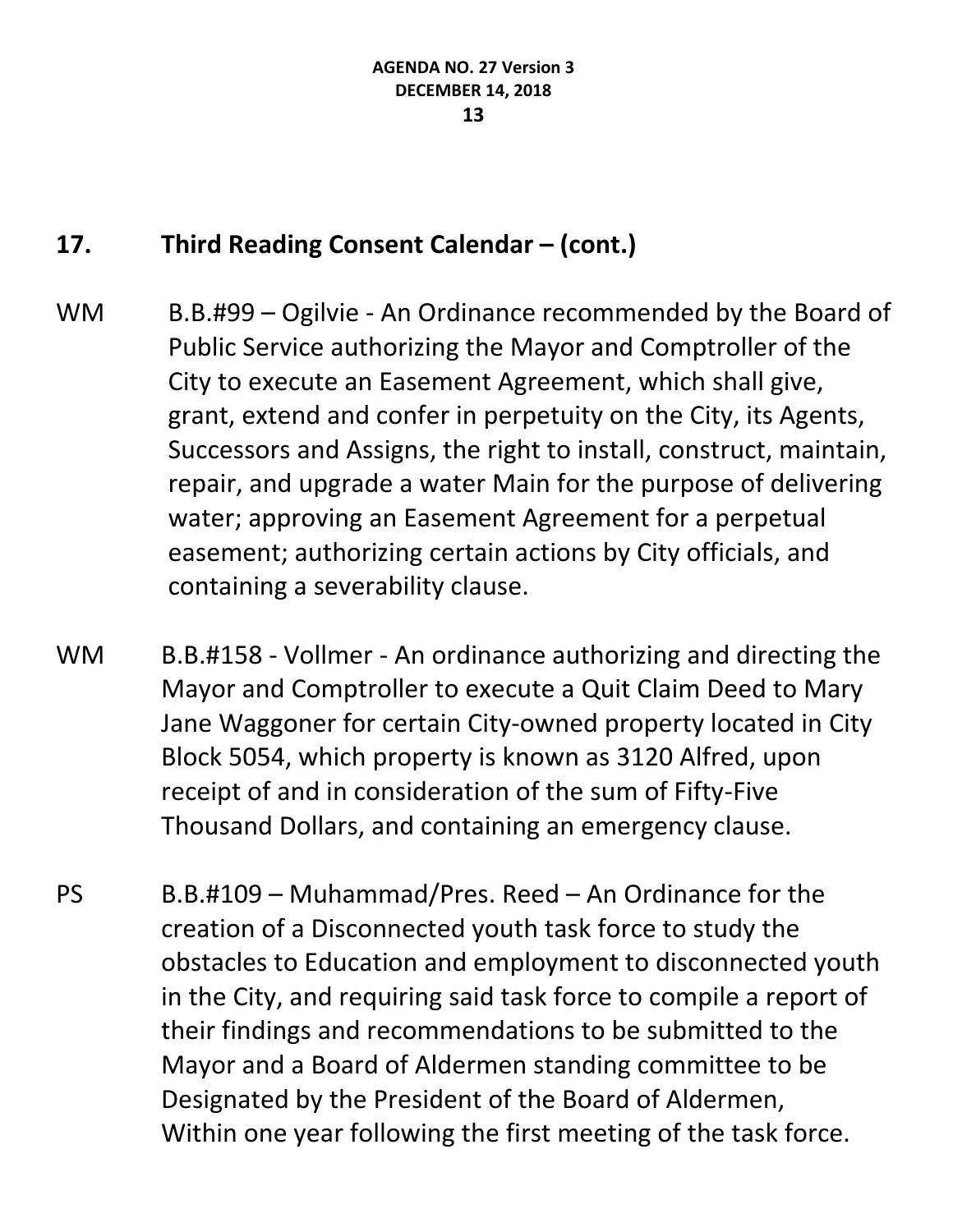- LEG B.B.#72 Pres. Reed/Muhammad/Rice/Vaccaro/Murphy Navarro/Howard - An ordinance revising The Transparency in Government Law, Ordinance 69707 and Ordinance 70321, codified at Chapter 3.115 of the Revised Code, to require the effective closed captioning of all public meetings of the St. Louis Board of Aldermen, including committee meetings; the Board of Estimate & Apportionment; and the Preservation Board.
- HH B.B.#169 Arnowitz/Pres. Reed/Green/Guenther/Rice/Howard/ Martin/Middlebrook/Bosley/Ingrassia/Coatar/Vollmer/ Murphy/Kennedy/Davis/J. Boyd/P. Boyd/Vaccaro/Cohn/ Navarro/Hubbard - An ordinance authorizing and directing the Director of the City Department of Health to enter into and execute an Opioid Crisis Response Services Contract with the Missouri Department of Health and Senior Services in order to help to fund some personnel costs, auto travel reimbursement and equipment/supplies for a Crisis Resource Response Team, upon approval of the Board of Estimate and Apportionment; and containing an emergency clause.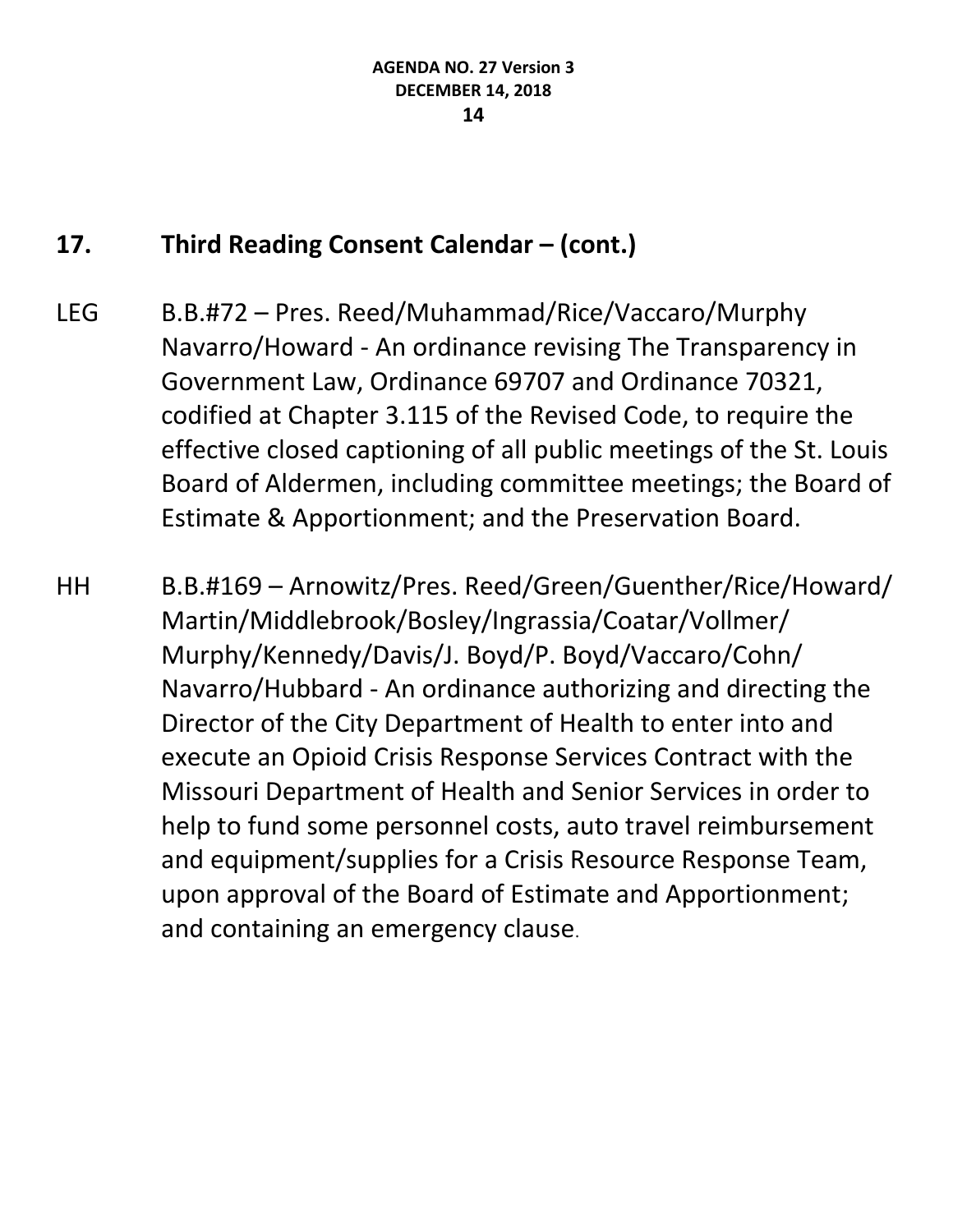## **18. Third Reading/Report of Engrossment and Final Passage**

- WM B.B.#133CS Coatar/Ingrassia An ordinance recommended by the Board of Estimate and Apportionment and the Board of Public Service authorizing the St. Louis Municipal Finance Corporation, to issue and sell its new Revenue Bonds in order Fund the construction, repair, improvement, expansion, Renovation, furnishing and/or equipping of the Cervantes Convention Center, in an aggregate principal amount not to exceed \$105,000,000, and containing an emergency and a severability clause
- HUDZ B.B.#157 Ingrassia An ordinance approving a blighting study and redevelopment plan for Chouteau/Jefferson/ La Salle/Missouri/Hickory/Mackay Place Redevelopment; and containing a severability clause.

### **19. Report of the Enrollment Committee.**

B.B.#160 - #51 - #125 - #127 - #138 - #166CS - #163 - #28 - #29 - #114 - #126 - #131 - #162 - #168 - #99 - #158 - #109 - #72 - #133CS - #169 - #157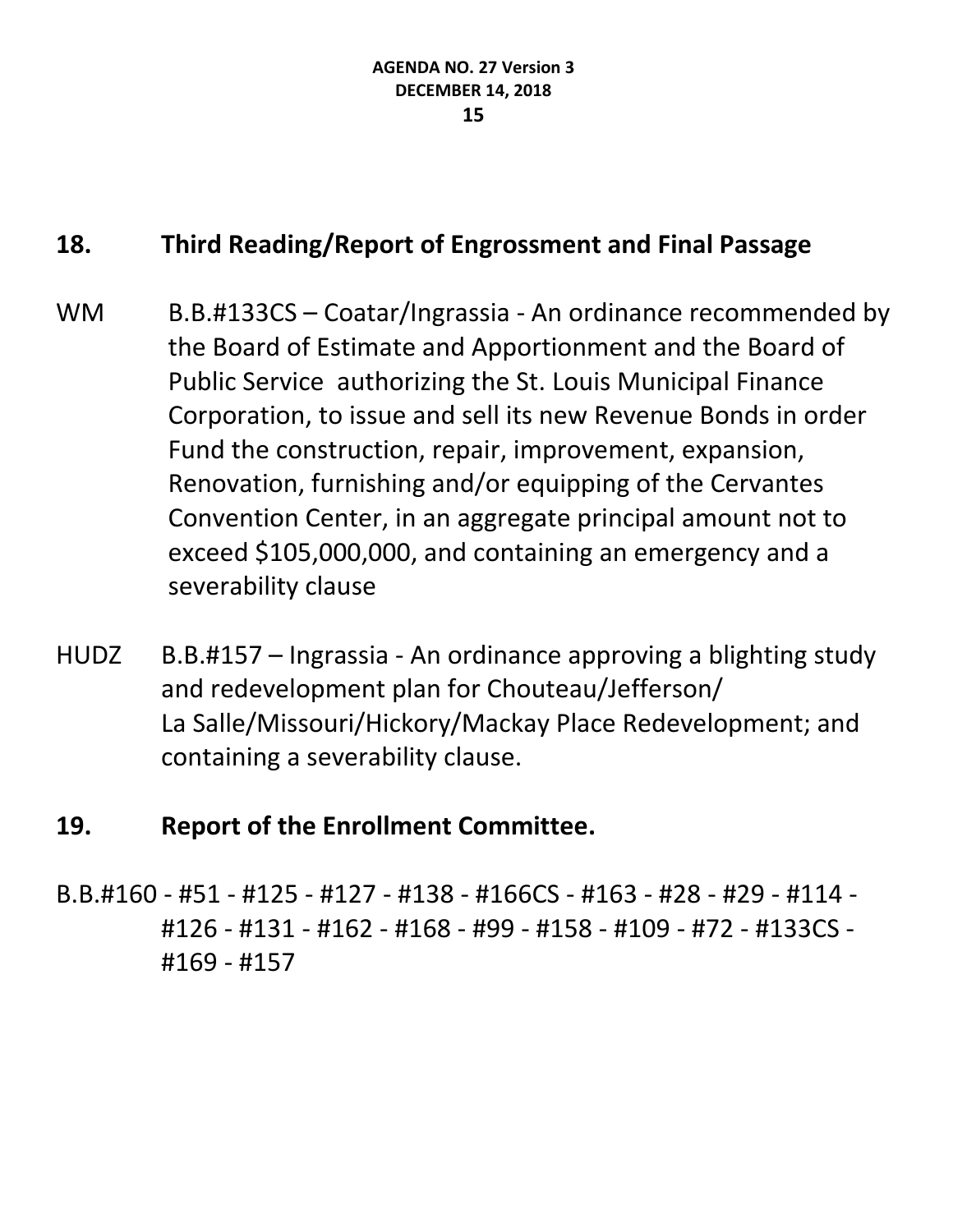## **20. Courtesy Resolutions Consent Calendar**

- Res.#201 Pres. Reed The Board of Aldermen join with the family and friends of Lilbert Hollins, Jr. to honor him and wish him a happy 100th birthday.
- Res.#202 J. Boyd The Board of Aldermen recognize and congratulate students of Pierre Laclede Junior Career Academy and we thank him/her for their continuing efforts to improve their quality of life by becoming a Scholar Reader.
- Res.#204 J. Boyd The Board of Alderman celebrate the 60th Birthday of Jeanne Bryant and to recognize her for her many contributions to the community and the City.

## **21. First Reading of Resolutions.**

- Res.#203 Coatar St. Louis Parking Company in the City of St. Louis Enhanced Enterprise Zone.
- **22. Second Reading Resolutions, Committee Reports & Adoptions.** none
- **23. Miscellaneous and Unfinished Business.** None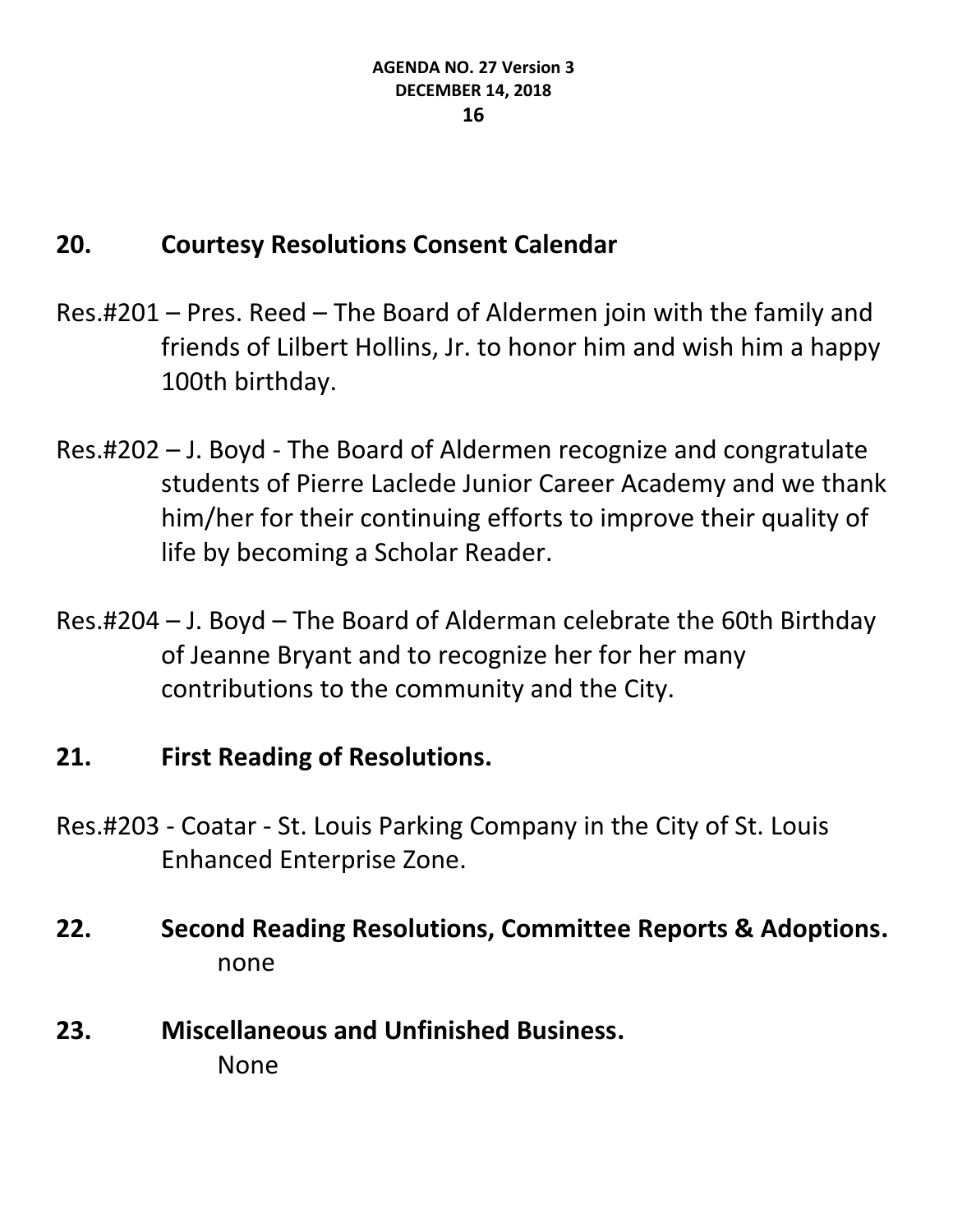**24. Announcements**

**MONDAY, DECEMBER 17, 2018**

**NO MEETINGS**

**TUESDAY, DECEMBER 18, 2018**

**NO MEETINGS**

#### **WEDNESDAY, DECEMBER 19, 2018**

**NO MEETINGS**

### **THURSDAY, DECEMBER 20, 2018**

**NO MEETINGS**

## **FRIDAY, DECEMBER 21, 2018**

## **NO MEETING – WINTER (HOLIDAY) BREAK**

- **25. Excused Aldermen**
- **26. Adjournment**